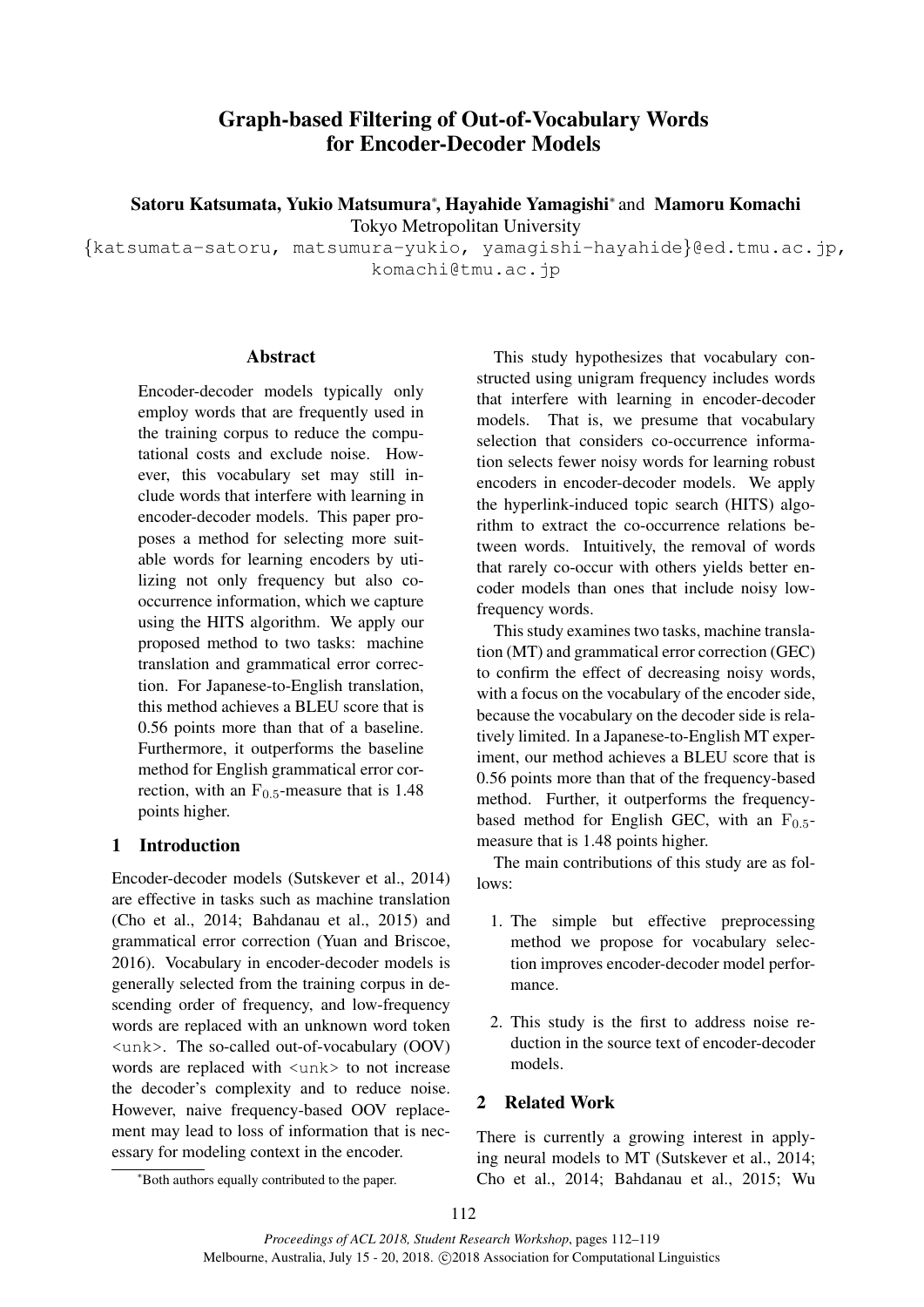et al., 2016) and GEC (Yuan and Briscoe, 2016; Xie et al., 2016; Ji et al., 2017); hence, this study focuses on improving the simple attentional encoder-decoder models that are applied to these tasks.

In the investigation of vocabulary restriction in neural models, Sennrich et al. (2016) applied byte pair encoding to words and created a partial character string set that could express all the words in the training data. They increased the number of words included in the vocabulary to enable the encoder-decoder model to robustly learn contextual information. In contrast, we aim to improve neural models by using vocabulary that is appropriate for a training corpus—not to improve neural models by increasing their vocabulary.

Jean et al. (2015) proposed a method of replacing and copying an unknown word token with a bilingual dictionary in neural MT. They automatically constructed a translation dictionary from a training corpus using a word-alignment model (GIZA++), which finds a corresponding source word for each unknown target word token. They replaced the unknown word token with the corresponding word into which the source word was translated by the bilingual dictionary. Yuan and Briscoe (2016) used a similar method for neural GEC. Because our proposed method is performed as preprocessing, it can be used simultaneously with this replace-and-copy method.

Algorithms that rank words using cooccurrence are employed in many natural language processing tasks. For example, TextRank (Mihalcea and Tarau, 2004) uses PageRank (Brin and Page, 1998) for keyword extraction. TextRank constructs a word graph in which nodes represent words, and edges represent co-occurrences between words within a fixed window; TextRank then executes the PageRank algorithm to extract keywords. Although this is an unsupervised method, it achieves nearly the same precision as one state-of-the-art supervised method (Hulth, 2003). Kiso et al. (2011) used HITS (Kleinberg, 1999) to select seeds and create a stop list for bootstrapping in natural language processing. They reported significant improvements over a baseline method using unigram frequency. Their graph-based algorithm was effective at extracting the relevance between words, which cannot be grasped with a simple unigram frequency. In this study, we use HITS

#### Algorithm 1 HITS

| <b>Require:</b> hubness vector $i_0$              |
|---------------------------------------------------|
| <b>Require:</b> adjacency matrix $\boldsymbol{A}$ |
| <b>Require:</b> iteration number $\tau$           |
| <b>Ensure:</b> hubness vector $i$                 |
| <b>Ensure:</b> authority vector p                 |
| 1: function HITS $(i_0, A, \tau)$                 |
| 2: $i \leftarrow i_0$                             |
| 3: for $t = 1, 2, , \tau$ do                      |
| 4: $p \leftarrow A^{\mathrm{T}} i$                |
| 5:<br>$i \leftarrow Ap$                           |
| 6:<br>normalize $i$ and $p$                       |
| 7:<br><b>return</b> $i$ and $p$                   |
| 8: end function                                   |
|                                                   |

to retrieve co-occurring words from a training corpus to reduce noise in the source text.

## 3 Graph-based Filtering of OOV Words

## 3.1 Hubness and authority scores from HITS

HITS, which is a web page ranking algorithm proposed by Kleinberg (1999), computes hubness and authority scores for a web page (node) using the adjacency matrix that represents the web page's link (edge) transitions. A web page with high authority is linked from a page with high hubness scores, and a web page with a high hubness score links to a page with a high authority score. Algorithm 1 shows pseudocode for the HITS algorithm. Hubness and authority scores converge by setting the iteration number  $\tau$  to a sufficiently large value.

## 3.2 Vocabulary selection using HITS

In this study, we create an adjacency matrix from a training corpus by considering a word as a node and the co-occurrence between words as an edge. Unlike in web pages, co-occurrence between words is nonbinary; therefore, several cooccurrence measures can be used as edge weights. Section 3.3 describes the co-occurrence measures and the context in which co-occurrence is defined.

The HITS algorithm is executed using the adjacency matrix created in the way described above. As a result, it is possible to obtain a score indicating importance of each word while considering contextual information in the training corpus.

Figure 1 shows a word graph example. A word that obtains a high score in the HITS algorithm is considered to co-occur with a variety of words. Figure 1 demonstrates that second order co-occurrence scores (the scores of words cooccurring with words that co-occur with various words (Schütze, 1998)) are also high.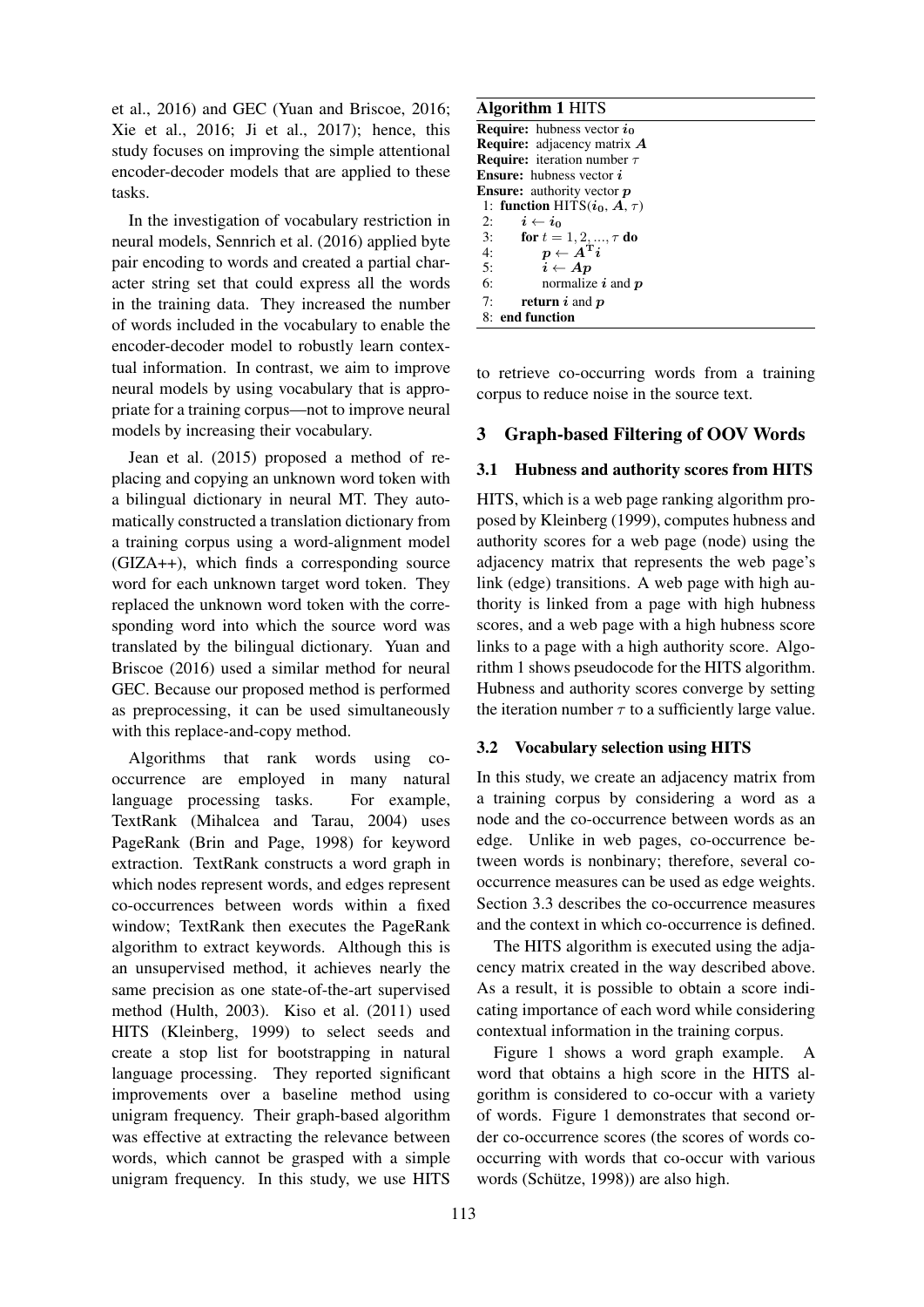

Figure 1: An example word graph created for ten sentences in the training corpus used for  $GEC<sup>1</sup>$ .

In this study, words with high hubness scores are considered to co-occur with an important word, and low-scoring words are excluded from the vocabulary. Using this method appears to generate a vocabulary that includes words that are more suitable for representing a context vector for encoder models.

#### 3.3 Word graph construction

To acquire co-occurrence relations, we use a combination of each word and its peripheral words. Specifically, we combine the target word with surrounding words within window width *N* and count the occurrences. When defining the context in this way, because the adjacency matrix becomes symmetric, the same hubness and authority scores can be obtained. Figure 2 shows an example of cooccurrence in which *N* is set to two.

We use raw co-occurrence frequency (Freq) and positive pointwise mutual information (PPMI) between words as the  $(x, y)$  element  $A_{xy}$  of the adjacency matrix. However, naive PPMI reacts sensitively to low-frequency words in a training corpus. To account for high-frequency, we weight the PMI by the logarithm of the number of co-occurrences and use PPMI based on this weighted PMI (Equa-



Co-occurrence: (define, the), (define, problem), (define, to), (define, have)

Figure 2: An example of co-occurrence context.

tion 2).

$$
A_{xy}^{freq} = |x, y| \tag{1}
$$

$$
A_{xy}^{ppmi} = \max(0, \text{pmi}(x, y) + \log_2 |x, y|)
$$
 (2)

Equation 3 is the PMI of target word *x* and cooccurrence word *y*. *M* is the number of tokens of the combination,  $|x, *|$  and  $|*, y|$  are the number of token combinations when fixing target word *x* and co-occurrence word *y*, respectively.

$$
pmi(x, y) = \log_2 \frac{M \cdot |x, y|}{|x, *||*, y|}
$$
 (3)

## 4 Machine Translation

#### 4.1 Experimental setting

In the first experiment, we conduct a Japaneseto-English translation using the Asian Scientific Paper Excerpt Corpus (ASPEC; Nakazawa et al., 2016). We follow the official split of the train, development, and test sets. As training data, we use only the first 1.5 million sentences sorted by sentence alignment confidence to obtain a Japanese– English parallel corpus (sentences of more than 60 words are excluded). Our training set consists of 1,456,278 sentences, development set consists of 1,790 sentences, and test set consists of 1,812 sentences. The training set has 247,281 Japanese word types and 476,608 English word types.

The co-occurrence window width *N* is set to two. For combinations that co-occurred only once within the training corpus, we set the value of element *Axy* of the adjacency matrix to zero. The iteration number  $\tau$  of the HITS algorithm is set to 300. As mentioned in Section 1, we only use the proposed method on the encoder side.

For this study's neural MT model<sup>2</sup>, we implement global dot attention (Luong et al., 2015). We train a baseline model that uses vocabulary that is determined by its frequency in the training corpus. Vocabulary size is set to 100K on the encoder side and 50K on the decoder side. Additionally, we

<sup>&</sup>lt;sup>1</sup>In this study, singleton words and their co-occurrences are excluded from the graph.

<sup>2</sup> https://github.com/yukio326/nmt-chainer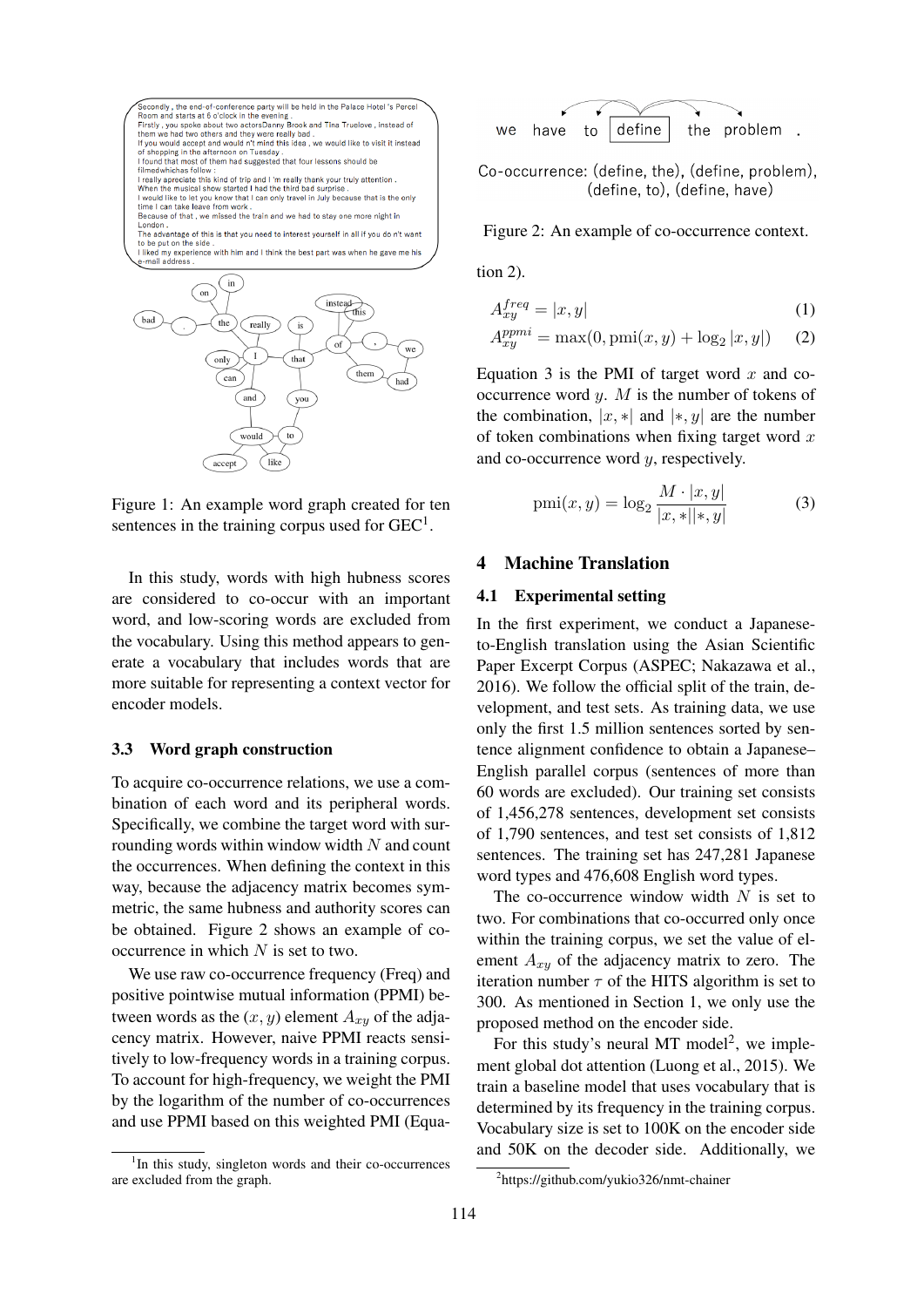|                    | baseline | HITS (Freq) | HITS (PPMI) |
|--------------------|----------|-------------|-------------|
| BLEU (50K)         | 22.24    | -           | 22.40       |
| <b>BLEU</b> (100K) | 22.21    | 22.25       | 22.77       |
| $p$ -value         | -        | 0.35        | 0.01        |

Table 1: BLEU scores for Japanese-to-English translation<sup>3</sup>. The parentheses indicate vocabulary size of the encoder.

|             | <b>COMMON</b> outputs |             | DIFF outputs    |       |
|-------------|-----------------------|-------------|-----------------|-------|
|             | baseline              | <b>PPMI</b> | <b>baseline</b> | PPMI  |
| <b>BLEU</b> | 22.33                 | 22.98       | 21.44           | 21.98 |

Table 2: BLEU scores of the COMMON and DIFF outputs.

conduct an experiment of varying vocabulary size of the encoder to 50K in the baseline and PPMI to investigate the effect of vocabulary size. Unless otherwise noted, we conduct an analysis of the model using the vocabulary size of 100K. The number of dimensions for each of the hidden and embedding layers is 512. The mini-batch size is 150. AdaGrad is used as an optimization method with an initial learning rate of 0.01. Dropout is applied with a probability of 0.2.

For this experiment, a bilingual dictionary is prepared for postprocessing unknown words (Jean et al., 2015). When the model outputs an unknown word token, the word with the highest attention score is used as a query to replace the unknown token with the corresponding word from the dictionary. If not in the dictionary, we replace the unknown word token with the source word (unk\_rep). This dictionary is created based on word alignment obtained using fast align (Dyer et al., 2013) on the training corpus.

We evaluate translation results using BLEU scores (Papineni et al., 2002).

## 4.2 Results

Table 1 shows the translation accuracy (BLEU scores) and *p*-value of a significance test (*p <* 0*.*05) by bootstrap resampling (Koehn, 2004). The PPMI model improves translation accuracy by 0.56 points in Japanese-to-English translation, which is a significant improvement.

Next, we examine differences in vocabulary by comparing each model with the baseline. Compared to the vocabulary of the baseline in 100K setting, Freq and PPMI replace 16,107 and 17,166 types, respectively; compared to the vocabulary of the baseline in 50K setting, PPMI replaces 4,791 types.

#### 4.3 Analysis

According to Table 1, the performance of Freq is almost the same as that of the baseline. When examining the differences in selected words in vocabulary between PPMI and Freq, we find that PPMI selects more low-frequency words in the training corpus compared to Freq, because PPMI deals with not only frequency but also cooccurrence.

The effect of unk\_rep is almost the same in the baseline as in the proposed method, which indicates that the proposed method can be combined with other schemes as a preprocessing step.

As a comparison of the vocabulary size 50K and 100K, the BLEU score of 100K is higher than that of 50K in PPMI. Moreover, the BLEU scores are almost the same in the baseline. We suppose that the larger the vocabulary size of encoder, the more noisy words the baseline includes, while the PPMI filters these words. That is why the proposed method works well in the case where the vocabulary size is large.

To examine the effect of changing the vocabulary on the source side, the test set is divided into two subsets: COMMON and DIFF. The former (1,484 sentences) consists of only the common vocabulary between the baseline and PPMI, whereas the latter (328 sentences) includes at least one word excluded from the common vocabulary.

Table 2 shows the translation accuracy of the COMMON and DIFF outputs. Translation performance of both corpora is improved.

In order to observe how PPMI improves COM-MON outputs, we measure the similarity of the baseline and PPMI output sentences by counting the exact same sentences. In the COMMON outputs, 72 sentence pairs (4.85%) are the same, whereas 9 sentence pairs are the same in the DIFF outputs (2.74%). Surprisingly, even though it uses the same vocabulary, PPMI often outputs different but fluent sentences.

Table 3 shows an example of Japanese-to-English translation. The outputs of the proposed method (especially PPMI) are improved, despite the source sentence being expressed with common vocabulary; this is because the proposed method yielded a better encoder model than the baseline.

<sup>&</sup>lt;sup>3</sup>BLEU score for postprocessing (unk\_rep) improves by 0.46, 0.44, and 0.46 points in the baseline, Freq, and PPMI, respectively.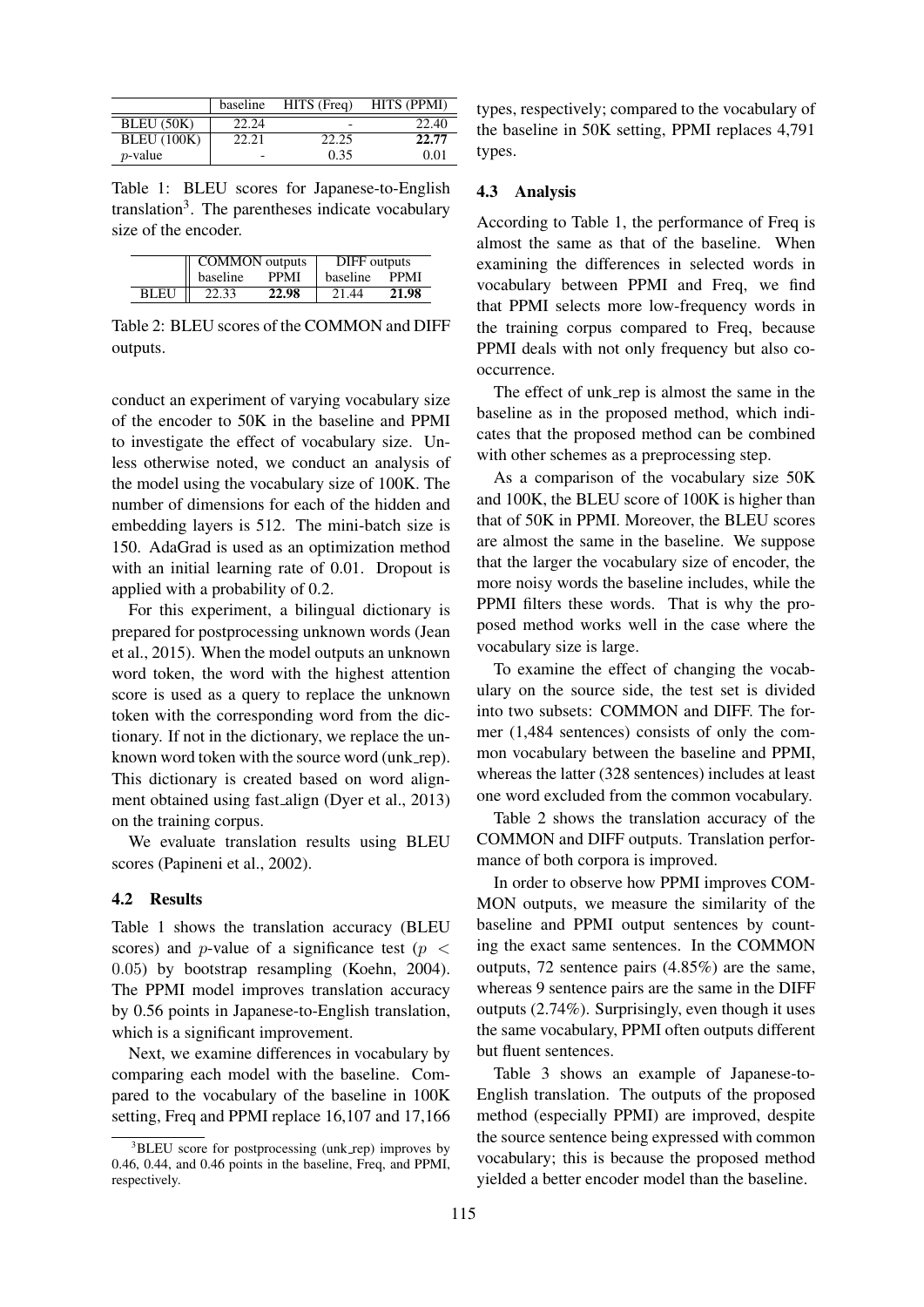| src      | 有用 物質 の 分離 ・ 抽出 ,反応 性 向上 ,新 材料 創製 ,廃棄 物 処理 ,分析 等 の 分野 が ある 。                                                          |
|----------|-----------------------------------------------------------------------------------------------------------------------|
| baseline | there are fields such as separation, extraction, extraction, improvement of new material creation, waste treatment,   |
|          | analysis, etc.                                                                                                        |
| Freq     | there are separation and extraction of useful substances, the improvement of reactivity, new material creation, waste |
|          | treatment and analysis.                                                                                               |
| PPMI     | there are the fields such as separation and extraction of useful materials, the reaction improvement, new material    |
|          | creation, waste treatment, analysis, etc                                                                              |
| ref      | the application fields are separation and extraction of useful substances, reactivity improvement, creation of new    |
|          | products, waste treatment, and chemical analysis.                                                                     |

Table 3: An example of Japanese-to-English translation on a source sentence from COMMON.

|           | baseline |       | <b>PPMI</b> |       |
|-----------|----------|-------|-------------|-------|
|           | 50K      | 150K  | 50K         | 150K  |
| Precision | 48.09    | 46.53 | 49.45       | 49.23 |
| Recall    | 8.30     | 8.50  | 8.61        | 9.02  |
|           | 24.55    | 24.55 | 25.37       | 26.03 |

Table 4:  $F_{0.5}$  results on the CoNLL-14 test set<sup>4</sup>.

|                | <b>COMMON</b> outputs |             | DIFF outputs |             |
|----------------|-----------------------|-------------|--------------|-------------|
|                | baseline              | <b>PPMI</b> | baseline     | <b>PPMI</b> |
| р              | 48.26                 | 60.07       | 9.40         | 17.32       |
| R              | 0.01                  | 0.01        | 0.01         | 0.02        |
| $\rm{F}_{0.5}$ | 0.04                  | 0.04        | 0.04         | 0.08        |

Table 5:  $F_{0.5}$  of COMMON and DIFF outputs.

#### 5 Grammatical Error Correction

## 5.1 Experimental setting

The second experiment addresses GEC. We combine the FCE public dataset (Yannakoudakis et al., 2011), NUCLE corpus (Dahlmeier et al., 2013), and English learner corpus from the Lang-8 learner corpus (Mizumoto et al., 2011) and remove sentences longer than 100 words to create a training corpus. From the Lang-8 learner corpus, we use only the pairs of erroneous and corrected sentences. We use 1,452,584 sentences as a training set (502,908 types on the encoder side and 639,574 types on the decoder side). We evaluate the models' performances on the standard sets from the CoNLL-14 shared task (Ng et al., 2014) using CoNLL-13 data as a development set (1,381 sentences) and CoNLL-14 data as a test set (1,312 sentences)<sup>4</sup>. We employ  $F_{0.5}$  as an evaluation measure for the CoNLL-14 shared task.

We use the same model as in Section 4.1 as a neural model for GEC. The models' parameter settings are similar to the MT experiment, except for the vocabulary and batch sizes. In this experiment, we set the vocabulary size on the encoder and decoder sides to 150K and 50K, respectively. Ad-

| src         | Genetic refers the chance of inheriting a dis- |
|-------------|------------------------------------------------|
|             | order or disease.                              |
| baseline    | Genetic refers the chance of inheriting a dis- |
|             | order or disease.                              |
| <b>PPMI</b> | Genetic refers to the chance of inheriting a   |
|             | disorder or disease.                           |
| gold        | Genetic risk refers to the chance of inherit-  |
|             | ing a disorder or disease.                     |
|             |                                                |

Table 6: An example of GEC using a source sentence from COMMON.

ditionally, we conduct the experiment of changing vocabulary size of the encoder to 50K to investigate the effect of the vocabulary size. Unless otherwise noted, we conduct an analysis of the model using the vocabulary size of 150K. The mini-batch size is 100.

## 5.2 Result

Table 4 shows the performance of the baseline and proposed method. The PPMI model improves precision and recall; it achieves a  $F<sub>0.5</sub>$ -measure 1.48 points higher than the baseline method.

In setting the vocabulary size of encoder to 150K, PPMI replaces 37,185 types from the baseline; in the 50K setting, PPMI replaces 10,203 types.

#### 5.3 Analysis

The  $F_{0.5}$  of the baseline is almost the same while the PPMI model improves the score in the case where the vocabulary size increases. Similar to MT, we suppose that the PPMI filters noisy words.

As in Section 4.3, we perform a follow-up experiment using two data subsets: COMMON and DIFF, which contain 1,072 and 240 sentences, respectively.

Table 5 shows the accuracy of the error correction of the COMMON and DIFF outputs. Precision increases by 11.81 points, whereas recall remains the same for the COMMON outputs.

In GEC, approximately 20% of COMMON's output pairs differ, which is caused by the dif-

<sup>&</sup>lt;sup>4</sup>We do not consider alternative answers suggested by the participating teams.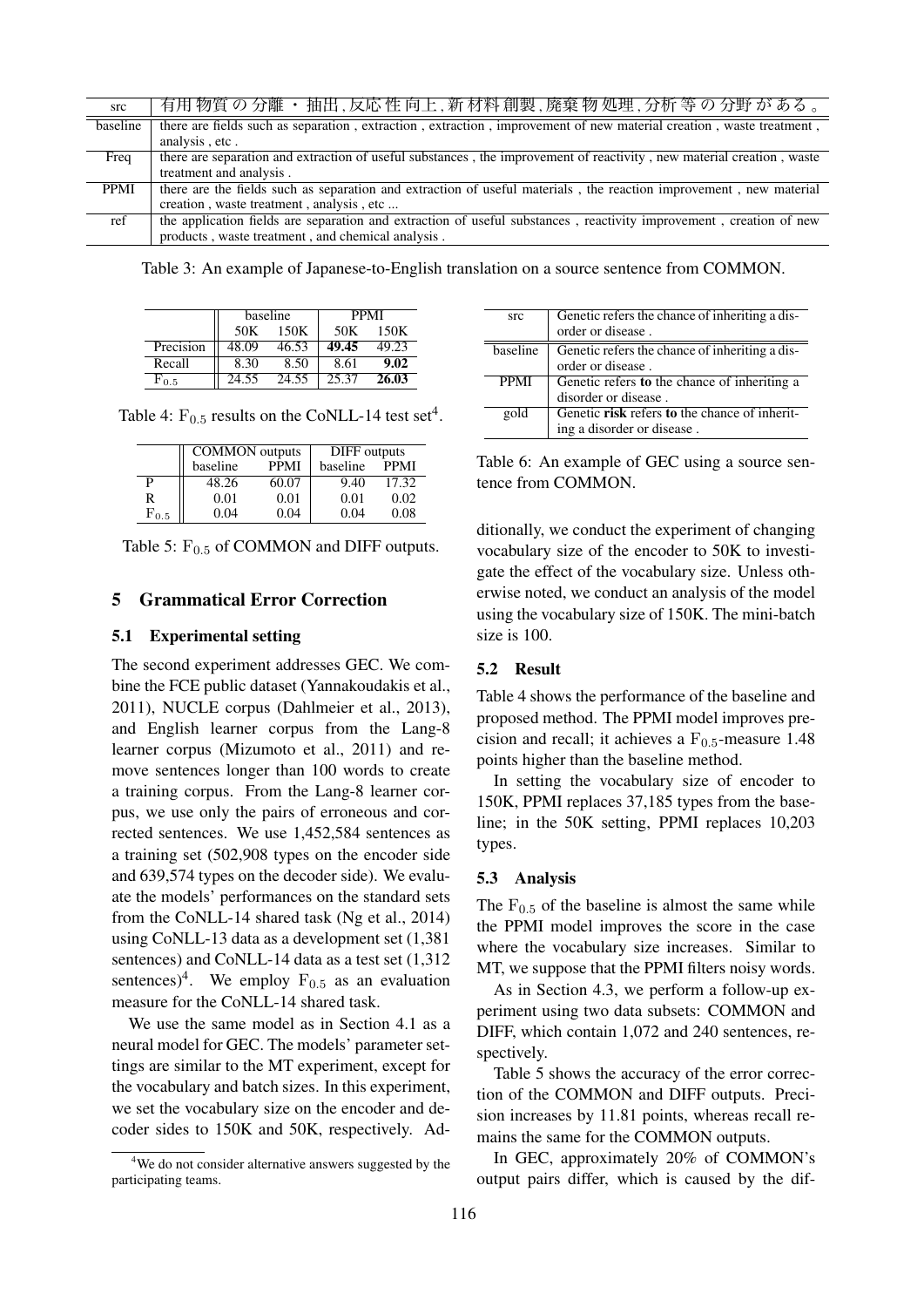|             | MТ       |             | <b>GEC</b> |             |
|-------------|----------|-------------|------------|-------------|
|             | baseline | <b>PPMI</b> | baseline   | <b>PPMI</b> |
| tokens      | 52,700   | 27.364      | 126.884    | 70,003      |
| Ave. tokens | 3.07     | 1.59        | 3.36       | 1.85        |

Table 7: Number of words included only in either the baseline or PPMI vocabulary.

ferences in the training environment. Unlike MT, we can copy OOV in the target sentence from the source sentence without loss of fluency; therefore, our model has little effect on recall, whereas its precision improves because of noise reduction.

Table 6 shows an example of GEC. The proposed method's output improves when the source sentence is expressed using common vocabulary.

#### 6 Discussion

We described that the proposed method has a positive effect on learning the encoder. However, we have a question; what affects the performance? We conduct an analysis of this question in this section.

First, we count the occurrence of the words included only in the baseline or PPMI in the training corpus. We also show the number of the tokens per types ("Ave. tokens") included only in either the baseline or PPMI vocabulary.

The result is shown in Table 7. We find that the proposed method uses low-frequency words instead of high-frequency words in the training corpus. This result suggests that the proposed method works well despite the fact that the encoder of the proposed method encounters more <unk> than the baseline. This is because the proposed method excludes words that may interfere with the learning of encoder-decoder models.

Second, we conduct an analysis of the POS of the words in GEC to find why increasing OOV improves the learning of encoder-decoder models. Specifically, we apply POS tagging to the training corpus and calculate the occurrence of the POS of the words only included in the baseline or PPMI. We use NLTK as a POS tagger.

Table 8 shows the result. It is observed that NOUN is the most affected POS by the proposed method and becomes often represented by  $\langle$ unk>. NOUN words in the vocabulary of the baseline contain some non-English words, such as Japanese or Korean. These words should be treated as OOV but the baseline fails to exclude them using only the frequency. According to Table 8, NUM is also

| <b>POS</b>   | baseline | <b>PPMI</b> | ALL        |
|--------------|----------|-------------|------------|
| <b>NOUN</b>  | 92.693   | 44.472      | 4,644,478  |
| VERB         | 11,066   | 10,099      | 3,597,895  |
| PRON         | 127      | 107         | 1,869,422  |
| ADP          | 626      | 685         | 1,836,193  |
| DET          | 128      | 202         | 1,473,391  |
| ADJ          | 13,855   | 12,270      | 1,429,056  |
| ADV          | 2,032    | 1,688       | 931,763    |
| <b>PRT</b>   | 319      | 75          | 615,817    |
| <b>CONI</b>  | 62       | 28          | 537.346    |
| <b>PUNCT</b> | 110      | 11          | 223,573    |
| NUM          | 5,585    | 299         | 207.487    |
| <b>OTHER</b> | 281      | 67          | 5,209      |
| Total        | 126.884  | 70,003      | 17.371.630 |

Table 8: Number of the POS of words only included in the baseline or PPMI.

affected by the proposed method. NUM words of the baseline include a simple numeral such as "119", in addition to incorrectly segmented numerals such as "514&objID". This word appears 25 times in the training corpus owing to the noisy nature of Lang-8. We suppose that the proposed method excludes these noisy words and has a positive effect on training.

# 7 Conclusion

In this paper, we proposed an OOV filtering method, which considers word co-occurrence information for encoder-decoder models. Unlike conventional OOV handling, this graph-based method selects the words that are more suitable for learning encoder models by considering contextual information. This method is effective for not only machine translation but also grammatical error correction.

This study employed a symmetric matrix (similar to skip-gram with negative sampling) to express relationships between words. In future research, we will develop this method by using vocabulary obtained by designing an asymmetric matrix to incorporate syntactic relations.

#### Acknowledgments

We thank Yangyang Xi of Lang-8, Inc. for allowing us to use the Lang-8 learner corpus. We also thank Masahiro Kaneko and anonymous reviewers for their insightful comments. We thank Roam Analytics for a travel grant to support the presentation of this paper.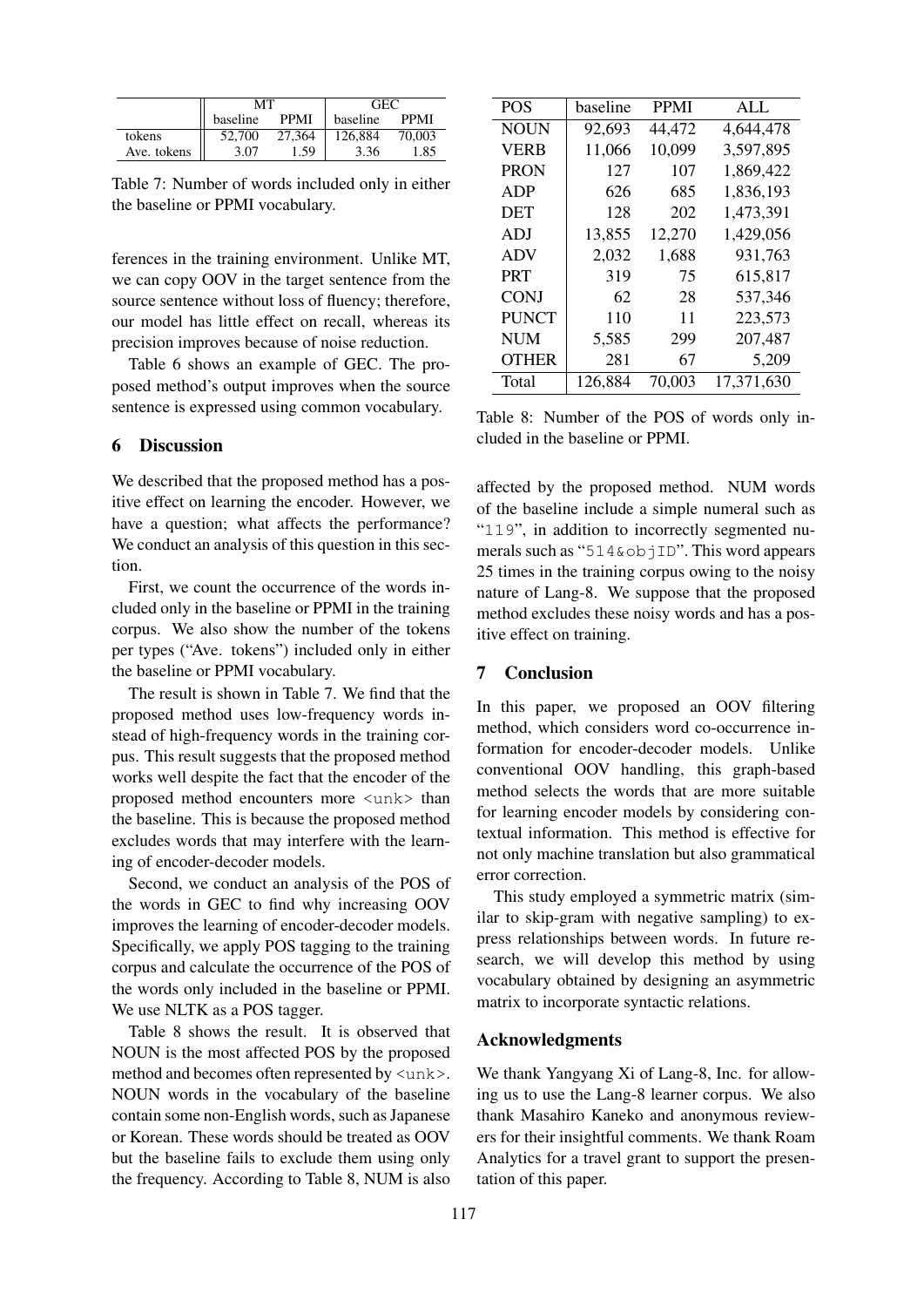#### References

- Dzmitry Bahdanau, Kyunghyun Cho, and Yoshua Bengio. 2015. Neural machine translation by jointly learning to align and translate. In *Proc. of ICLR*.
- Sergey Brin and Lawrence Page. 1998. The anatomy of a large-scale hypertextual web search engine. *Comput. Netw. ISDN Syst.* 30(1-7):107–117. https://doi.org/10.1016/S0169-7552(98)00110-X.
- Kyunghyun Cho, Bart van Merrienboer, Caglar Gulcehre, Dzmitry Bahdanau, Fethi Bougares, Holger Schwenk, and Yoshua Bengio. 2014. Learning phrase representations using RNN encoder–decoder for statistical machine translation. In *Proc. of EMNLP*. pages 1724–1734. http://www.aclweb.org/anthology/D14-1179.
- Daniel Dahlmeier, Hwee Tou Ng, and Siew Mei Building a large annotated corpus of learner English: The NUS corpus of learner English. In *Proc. of BEA*. pages 22–31. http://www.aclweb.org/anthology/W13-1703.
- Chris Dyer, Victor Chahuneau, and Noah A. Smith. 2013. A simple, fast, and effective reparameterization of IBM model 2. In *Proc. of NAACL-HLT*. pages 644–648. http://www.aclweb.org/anthology/N13-1073.
- Anette Hulth. 2003. Improved automatic keyword extraction given more linguistic knowledge. In *Proc. of EMNLP*. pages 216–223. http://www.aclweb.org/anthology/W03-1028.
- Sebastien Jean, Orhan Firat, Kyunghyun Cho, ´ Roland Memisevic, and Yoshua Bengio. 2015. Montreal neural machine translation systems for WMT15. In *Proc. of WMT*. pages 134–140. In *Proc. of WMT*. pages 134–140. http://aclweb.org/anthology/W15-3014.
- Jianshu Ji, Qinlong Wang, Kristina Toutanova, Yongen Gong, Steven Truong, and Jianfeng Gao. 2017. A nested attention neural hybrid model for grammatical error correction. In *Proc. of ACL*. pages 753– 762. http://aclweb.org/anthology/P17-1070.
- Tetsuo Kiso, Masashi Shimbo, Mamoru Komachi, and Yuji Matsumoto. 2011. HITS-based seed selection and stop list construction for bootstrapping. In *Proc. of ACL*. pages 30–36. http://www.aclweb.org/anthology/P11-2006.
- Jon M. Kleinberg. 1999. Authoritative sources in a hyperlinked environment. *J. ACM* 46(5):604–632. https://doi.org/10.1145/324133.324140.
- Philipp Koehn. 2004. Statistical significance tests for machine translation evaluation. In *Proc. of EMNLP*. pages 388–395. http://www.aclweb.org/anthology/W04-3250.
- Thang Luong, Hieu Pham, and Christopher D. Manning. 2015. Effective approaches to attention-based neural machine translation.

In *Proc. of EMNLP*. pages 1412–1421. http://aclweb.org/anthology/D15-1166.

- Rada Mihalcea and Paul Tarau. 2004. TextRank: Bringing order into texts. In *Proc. of EMNLP*. pages 404–411. http://www.aclweb.org/anthology/W04- 3252.
- Tomoya Mizumoto, Mamoru Komachi, Masaaki Nagata, and Yuji Matsumoto. 2011. Mining revision log of language learning sns for automated Japanese error correction of second language learners. In *Proc. of IJCNLP*. pages 147–155. http://www.aclweb.org/anthology/I11-1017.
- Toshiaki Nakazawa, Manabu Yaguchi, Kiyotaka Uchimoto, Masao Utiyama, Eiichiro Sumita, Sadao Kurohashi, and Hitoshi Isahara. 2016. ASPEC: Asian scientific paper excerpt corpus. In *Proc. of LREC*. pages 2204–2208.
- Hwee Tou Ng, Siew Mei Wu, Ted Briscoe, Christian Hadiwinoto, Raymond Hendy Susanto, and Christopher Bryant. 2014. The CoNLL-2014 shared task on grammatical error correction. In *Proc. of CoNLL Shared Task*. pages 1–14.
- Kishore Papineni, Salim Roukos, Todd Ward, and Wei-Jing Zhu. 2002. for automatic evaluation of machine translation. In *Proc. of ACL*. pages 311–318. http://www.aclweb.org/anthology/P02-1040.
- Hinrich Schütze. 1998. Automatic word sense discrimination. *Computational Linguistics* 24(1):97–123. http://dl.acm.org/citation.cfm?id=972719.972724.
- Rico Sennrich, Barry Haddow, and Alexandra Birch. 2016. Neural machine translation of rare words with subword units. In *Proc. of ACL*. pages 1715–1725. http://www.aclweb.org/anthology/P16-1162.
- Ilya Sutskever, Oriol Vinyals, and Quoc V Le. 2014. Sequence to sequence learning with neural networks. In *Proc. of NIPS*. pages 3104–3112.
- Yonghui Wu, Mike Schuster, Zhifeng Chen, Quoc V Le, Mohammad Norouzi, Wolfgang Macherey, Maxim Krikun, Yuan Cao, Qin Gao, Klaus Macherey, et al. 2016. Google's neural machine translation system: Bridging the gap between human and machine translation. *arXiv preprint arXiv:1609.08144* .
- Ziang Xie, Anand Avati, Naveen Arivazhagan, Dan Jurafsky, and Andrew Y Ng. 2016. Neural language correction with character-based attention. *arXiv preprint arXiv:1603.09727* .
- Helen Yannakoudakis, Ted Briscoe, and Ben Medlock. 2011. A new dataset and method for automatically grading ESOL texts. In *Proc. of ACL-HLT*. pages 180–189. http://www.aclweb.org/anthology/P11- 1019.